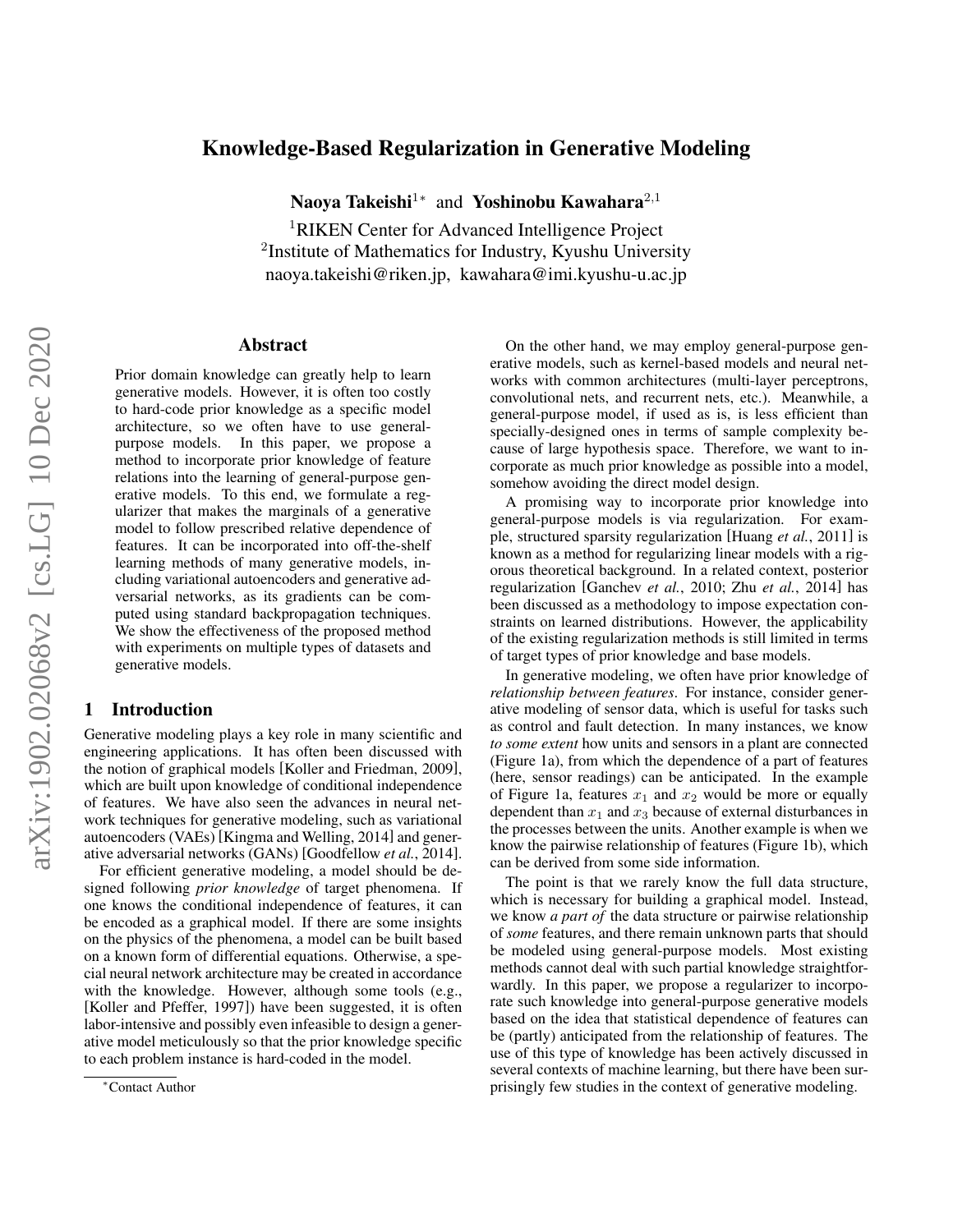<span id="page-1-0"></span>

Figure 1: Examples of knowledge of feature dependence.

The proposed regularizer is defined using a kernel-based criterion of dependence [\[Gretton](#page-6-7) *et al.*, 2005], which is advantageous because its gradients can be computed using standard backpropagation without additional iterative procedures. Consequently, it can be incorporated into off-the-shelf gradient-based learning methods of many general-purpose generative models, such as latent variable models (e.g., factor analysis, topic models, etc.), VAEs, and GANs. We conducted experiments using multiple datasets and generative models, and the results showcase that a model regularized using prior knowledge of feature relations achieves better generalization. The proposed method can provide a trade-off between performance and workload for model design.

### 2 Background

In this section, we briefly review two technical building blocks: generative modeling and dependence criteria.

## 2.1 Generative Modeling

We use the term "learning generative models" in the sense that we are to learn  $p_{\theta}(\boldsymbol{x})$  explicitly or implicitly. Here, x denotes the observed variable, and  $\theta$  is the set of parameters to be estimated. Many popular generative models are built as Bayesian networks and Markov random fields [\[Koller](#page-6-0) [and Friedman, 2009\]](#page-6-0). Also, the advances in deep learning technique include VAEs [\[Kingma and Welling, 2014\]](#page-6-1), GANs (e.g., [\[Goodfellow](#page-6-2) *et al.*, 2014]), autoregressive models (e.g., [\[van den Oord](#page-6-8) *et al.*, 2016]), and normalizing flows (e.g., [Dinh *et al.*[, 2018\]](#page-6-9)).

The learning strategies for generative models are usually based on minimization of some loss function  $L(\theta)$ :

$$
\underset{\theta}{\text{minimize}} \ L(\theta). \tag{1}
$$

A typical loss function is the negative log-likelihood or its approximation (e.g., ELBO in variational Bayes) [\[Koller and](#page-6-0) [Friedman, 2009;](#page-6-0) [Kingma and Welling, 2014\]](#page-6-1). Another class of loss functions is those designed to perform the comparison of model- and data-distributions, which has been studied recently often in the context of learning implicit generative models that have no explicit expression of likelihood. For example, GANs [\[Goodfellow](#page-6-2) *et al.*, 2014] are learned via a two-player game between a discriminator and a generator.

### 2.2 Dependence Criteria

Among several measures of statistical dependence of random variables, we adopt a kernel-based method, namely <span id="page-1-1"></span>Hilbert–Schmidt independence criterion (HSIC) [\[Gretton](#page-6-7) *et al.*[, 2005\]](#page-6-7). The advantage of HSIC is discussed later in Section [3.3.](#page-2-0) Below we review the basic concepts.

HSIC is defined and computed as follows [\[Gretton](#page-6-7) *et al.*, [2005\]](#page-6-7). Let  $p_{xy}$  be a joint measure over  $(\mathcal{X} \times \mathcal{Y}, \Gamma \times \Lambda)$ , where  $X$  and  $\hat{Y}$  are separable spaces,  $\Gamma$  and  $\Lambda$  are Borel sets on X and  $\mathcal Y$ , and  $(\mathcal X, \Gamma)$  and  $(\mathcal Y, \Lambda)$  are furnished with probability measure  $p_x$  and  $p_y$ , respectively. Given reproducing kernel Hilbert spaces (RKHSs)  $\mathcal F$  and  $\mathcal G$  on  $\mathcal X$  and  $\mathcal Y$ , respectively, HSIC is defined as the squared Hilbert–Schmidt norm of a cross-covariance operator  $C_{xy}$ , i.e., HSIC( $\mathcal{F}, \mathcal{G}, p_{xy}$ ) :=  $||C_{xy}||_{\text{HS}}^2$ . When bounded kernels k and l are uniquely associated with the RKHSs,  $F$  and  $G$ , respectively,

<span id="page-1-2"></span>
$$
\begin{aligned} \text{HSIC}(\mathcal{F}, \mathcal{G}, p_{xy}) &= \mathbb{E}_{x, x', y, y'}[k(x, x')l(y, y')] \\ &+ \mathbb{E}_{x, x'}[k(x, x')] \mathbb{E}_{yy'}[l(y, y')] \\ &- 2\mathbb{E}_{x, y} \left[ \mathbb{E}_{x'}[k(x, x')] \mathbb{E}_{y'}[l(y, y')] \right] \ge 0. \end{aligned} \tag{2}
$$

HSIC works as a dependence measure because  $H<sub>S</sub>$  HSIC = 0 if and only if two random variables are statistically independent (Theorem 4, [\[Gretton](#page-6-7) *et al.*, 2005]).

HSIC can be empirically estimated using a dataset  $D =$  $\{(x_1, y_1), \ldots, (x_m, y_m)\}\)$  from [\(2\)](#page-1-2). Gretton *et al.* [\[Gret](#page-6-7)ton *et al.*[, 2005\]](#page-6-7) presented a biased estimator with  $O(m^{-1})$ bias, and Song *et al.* [Song *et al.*[, 2012\]](#page-6-10) suggested an unbiased estimator. In what follows, we denote an empirical estimation of HSIC( $\mathcal{F}, \mathcal{G}, p_{xy}$ ) computed using a dataset  $\mathcal{D}$ by  $\widehat{\text{HSIC}}_{x,y}(\mathcal{D})$ . While the computation of empirical HSICs requires  $O(m^2)$  operations, it may be sped up by methods such as random Fourier features [\[Zhang](#page-6-11) *et al.*, 2018].

As later discussed in Section [3.2,](#page-2-1) we particularly exploit *relative* dependence of the features. Bounliphone *et al.* [\[Bounliphone](#page-5-0) *et al.*, 2015] discussed the use of HSIC for a test of relative dependence. Here, we introduce  $H$  as a separable RKHS on another separable space  $\mathcal{Z}$ . Then, the test of relative dependence (i.e., which pair is more dependent,  $(x, y)$  or  $(x, z)$ ?) is formulated with the null and alternative hypotheses:

$$
H_0
$$
:  $\rho_{x,y,z} \le 0$  and  $H_1$ :  $\rho_{x,y,z} > 0$ ,

<span id="page-1-4"></span>where  $\rho_{x,y,z} := \text{HSIC}(\mathcal{F}, \mathcal{G}, p_{xy}) - \text{HSIC}(\mathcal{F}, \mathcal{H}, p_{xz})$ . For this test, they define a statistic

<span id="page-1-3"></span>
$$
\hat{\rho}_{x,y,z} := \widehat{\text{HSIC}}_{x,y}(\mathcal{D}) - \widehat{\text{HSIC}}_{x,z}(\mathcal{D}).\tag{3}
$$

From the asymptotic distribution of empirical HSIC, it is known [\[Bounliphone](#page-5-0) *et al.*, 2015] that a conservative estimation of *p*-value of the test with  $\hat{\rho}_{x,y,z}$  is obtained as

$$
p \le 1 - \Phi(\hat{\rho}_{x,y,z}(\sigma_{xy}^2 + \sigma_{xz}^2 - 2\sigma_{xyxz})^{-1/2}), \qquad (4)
$$

where  $\Phi$  is the CDF of the standard normal, and  $\sigma$ 's denote the standard deviations of the asymptotic distribution of HSIC. See [\[Bounliphone](#page-5-0) *et al.*, 2015] for the definition of  $\sigma_{xy}^2$ ,  $\sigma_{xz}^2$ , and  $\sigma_{xyxz}$ , which can also be estimated empirically. Here, [\(4\)](#page-1-3) means that under the null hypothesis  $H_0$ , the probability that  $\rho_{x,y,z}$  is greater than or equal to  $\hat{\rho}_{x,y,z}$  is bounded by this value. In the proposed method, we exploit this fact to formulate a regularization term.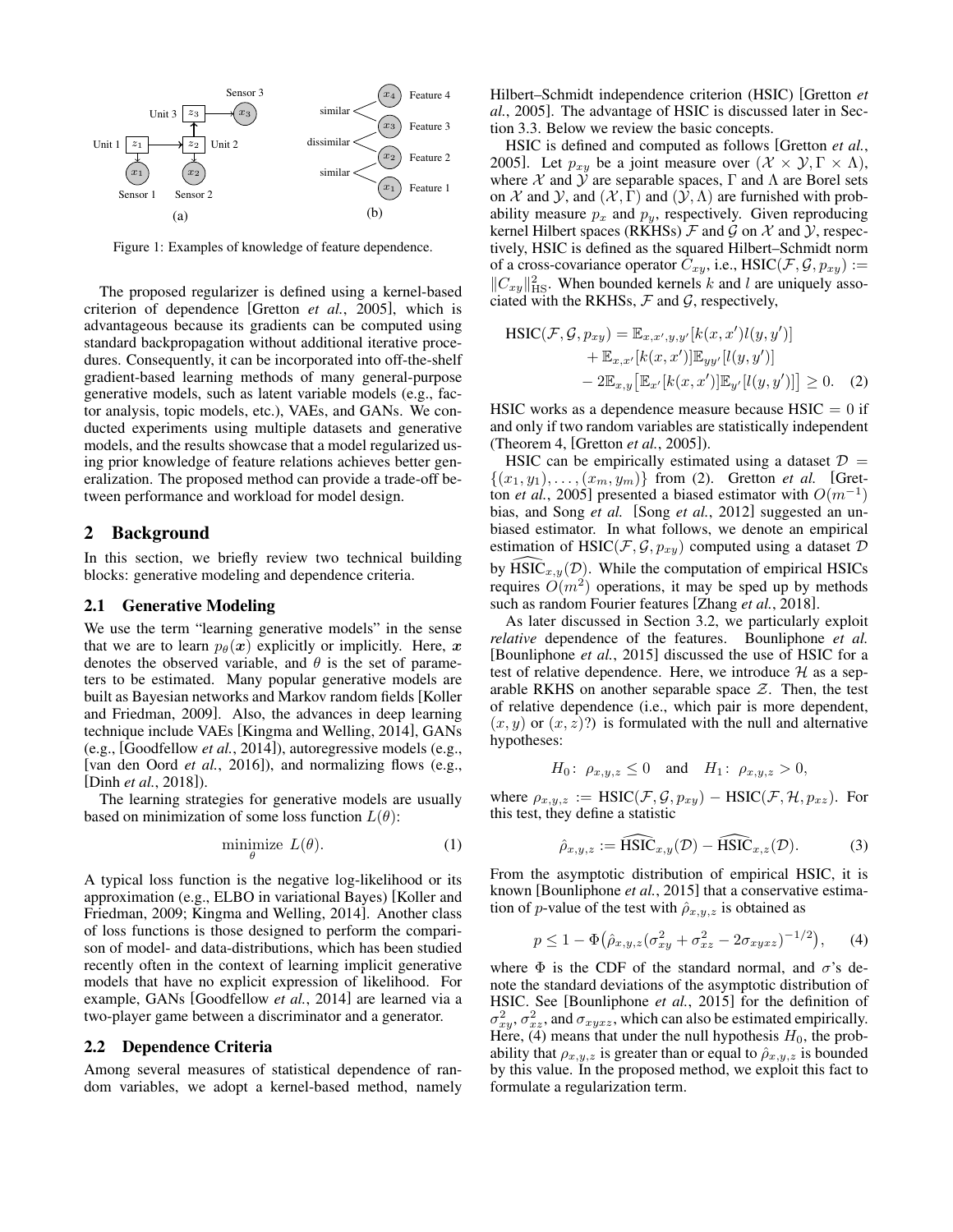# 3 Proposed Method

First, we manifest the type of generative models to which the proposed method applies. Then, we define what we expect to have as prior knowledge. Finally, we present the proposed regularizer and give its interpretation.

### <span id="page-2-8"></span>3.1 Target Type of Generative Models

Our regularization method is agnostic of the original loss function of generative modeling and the parametrization, as long as the following (informal) conditions are satisfied:

<span id="page-2-2"></span>**Assumption 1.** *Samples from*  $p_{\theta}(\boldsymbol{x})$ *, namely*  $\hat{\boldsymbol{x}}$ *, can be drawn with an admissible computational cost.*

<span id="page-2-3"></span>**Assumption 2.** *Gradients*  $\nabla_{\theta} \mathbb{E}_{p_{\theta}(\boldsymbol{x})}[f(\boldsymbol{x})]$  *can be (approximately) computed with an admissible computational cost.*

While Assumption [1](#page-2-2) is satisfied in most generative models, Assumption [2](#page-2-3) is a little less obvious. We note that the efficient computation of  $\nabla_{\theta} \mathbb{E}_{p_{\theta}(\boldsymbol{x})}[f(\boldsymbol{x})]$  is often inherently easy or facilitated with techniques such as the reparameterization trick [\[Kingma and Welling, 2014\]](#page-6-1) or its variants, and thus these assumptions are satisfied by many popular methods such as factor analysis, VAEs, and GANs.

## <span id="page-2-1"></span>3.2 Target Type of Prior Knowledge

We suppose that we know the (partial) relationship of features that can be encoded as plausible relative dependence of the features. Such knowledge is frequently available in many practices of generative modeling, and in fact, the use of such knowledge has also been considered in other contexts of machine learning (see Section [4.2\)](#page-4-0). Below we introduce several motivating examples and then give a formal definition.

#### Motivating Examples

The first motivating example is when we know (a part of) the data-generating process. Suppose to learn a generative model of sensor data of an industrial plant. We usually know how units and sensors in the plant are connected, which is an important source of prior knowledge. In Figure [1a,](#page-1-0) suppose that Unit *i* has internal state  $z_i$  for  $i = 1, \ldots, 3$ . Also, suppose there are relations  $z_2 = h_{12}(z_1, \omega_1)$  and  $z_3 = h_2(z_2, \omega_2)$ , where  $\omega$ 's are random noises and h's are functions of physical processes. Then,  $(p(z_1), p(z_2))$  would be more statistically dependent than  $(p(z_1), p(z_3))$  because of the presence of  $\omega_2$ . If the sensor readings,  $\{x_i\}$ , are determined by  $x_i = g(z_i)$ with observation functions  ${g_i}$ , then,  $(p(x_1), p(x_2))$  would be more statistically dependent than  $(p(x_1), p(x_3))$  analogously to z. Figure [1a](#page-1-0) is revisited in Example [1.](#page-2-4) This type of prior knowledge is often available also for physical and biological phenomena.

Another type of example is when we know pairwise similarity or dissimilarity of features (Figure [1b\)](#page-1-1). For example, we may estimate similarities of distributed sensors from their locations. Also, we may anticipate similarities of words using ontology or word embeddings. Moreover, we may know the similarities of molecules from their descriptions in the chemical compound analysis. We can anticipate relative dependence from such information, i.e., directly similar feature pairs are more dependent than dissimilar feature pairs. Figure [1b](#page-1-1) is revisited in Example [1.](#page-2-4) Here, we do not have to know every pairwise relation; knowledge on *some* feature pairs is sufficient to anticipate the relative dependence.

### Definition of Prior Knowledge

As the exact degree of feature dependence can hardly be described precisely from prior knowledge, we use the dependence of a pair of features *relative to another pair*. This idea is formally written as follows:

Definition 1 (Knowledge of feature dependence). *Suppose that the observed random variable,* x*, is a tuple of* d *random variables, i.e.,*  $\mathbf{x} = (x_1, \ldots, x_d)$ *. Knowledge of feature dependence is described as a set of triples:*

<span id="page-2-5"></span>
$$
\mathcal{K} := \left\{ (J_s^{ref}, J_s^+, J_s^-) \mid s = 1, \dots, |\mathcal{K}| \right\},\tag{5}
$$

*where*  $J^{ref}, J^+, J^- \subset \{1, \ldots, d\}$  *are index sets. The semantics are as follows. Let*  $J = \{i_1, \ldots, i_{|J|}\}\$ *, and let*  $x_J$  *be the subtuple of*  $x$  *by J, i.e.,*  $x_J = (x_{i_1}, \ldots, x_{i_{|J|}})$ *. Then, triple*  $(J_s^{ref}, J_s^+, J_s^-)$  *encodes the following piece of knowledge:* " $x_{J_s^{ref}}$  is more dependent on  $x_{J_s^+}$  than on  $x_{J_s^-}$ ."

<span id="page-2-4"></span>**Example 1.**  $K = \{ (\{1\}, \{2\}, \{3\}) \}$  *in Figure [1a](#page-1-0) and*  $K =$ {({1}, {2}, {3, 4})} *in Figure [1b.](#page-1-1)*

More examples of  $K$  are in Section [5.](#page-4-1)

### <span id="page-2-0"></span>3.3 Proposed Regularization Method

We define the proposed regularization method and give its interpretation as a probabilistic penalty method.

### Definition of Regularizer

We want to force a generative model  $p_{\theta}(\boldsymbol{x})$  to follow the relations encoded in  $K$ . To this end, the order of HSIC between the marginals of  $p_{\theta}(x)$  should be as consistent as possible to the relations in  $K$ . More concretely, the HSIC of  $(p_{\theta}(\mathbf{x}_{J^{\text{ref}},s}), p_{\theta}(\mathbf{x}_{J^+,s}))$  should be larger than that of  $(p_{\theta}(\boldsymbol{x}_{J^{\text{ref}},s}), p_{\theta}(\boldsymbol{x}_{J^-,s}))$ , for  $s = 1, ..., |\mathcal{K}|$ .

Because directly imposing constraints on the true HSIC of the marginals is intractable, we resort to a penalty method using empirical HSIC. Concretely, we add a term that penalizes the violation of the knowledge in  $K$  as follows.

Definition 2 (Knowledge-based regularization). *Let* L(θ) *be the original loss function in* [\(1\)](#page-1-4)*. The learning problem regularized using* K *in* [\(5\)](#page-2-5) *is posed as*

<span id="page-2-7"></span><span id="page-2-6"></span>
$$
\underset{\theta}{\text{minimize}} \ L(\theta) + \lambda R_{\mathcal{K}}(\theta), \tag{6}
$$

*where*  $\lambda \geq 0$  *is a regularization hyperparameter, and* 

$$
R_{\mathcal{K}}(\theta) := \frac{1}{|\mathcal{K}|} \sum_{s=1}^{|\mathcal{K}|} R_{\mathcal{K},s}(\theta),
$$
  
\n
$$
R_{\mathcal{K},s}(\theta) := \max(0, \nu_{\alpha} - \hat{\rho}_s(\theta)).
$$
\n(7)

*Here,*  $\nu_{\alpha} \geq 0$  *is another hyperparameter.*  $\hat{\rho}_s(\theta)$  *is the empirical estimation of the relative HSIC corresponding to the* s*-th triple in* K*, that is,*

$$
\hat{\rho}_s(\theta) := \widehat{HSIC}_{x_{J_s^{ref}}, x_{J_s^+}}(\hat{\mathcal{D}}) - \widehat{HSIC}_{x_{J_s^{ref}}, x_{J_s^-}}(\hat{\mathcal{D}}), \quad (8)
$$

*where*  $\hat{D}$  *denotes a set of samples drawn from*  $p_{\theta}(\boldsymbol{x})$ *.*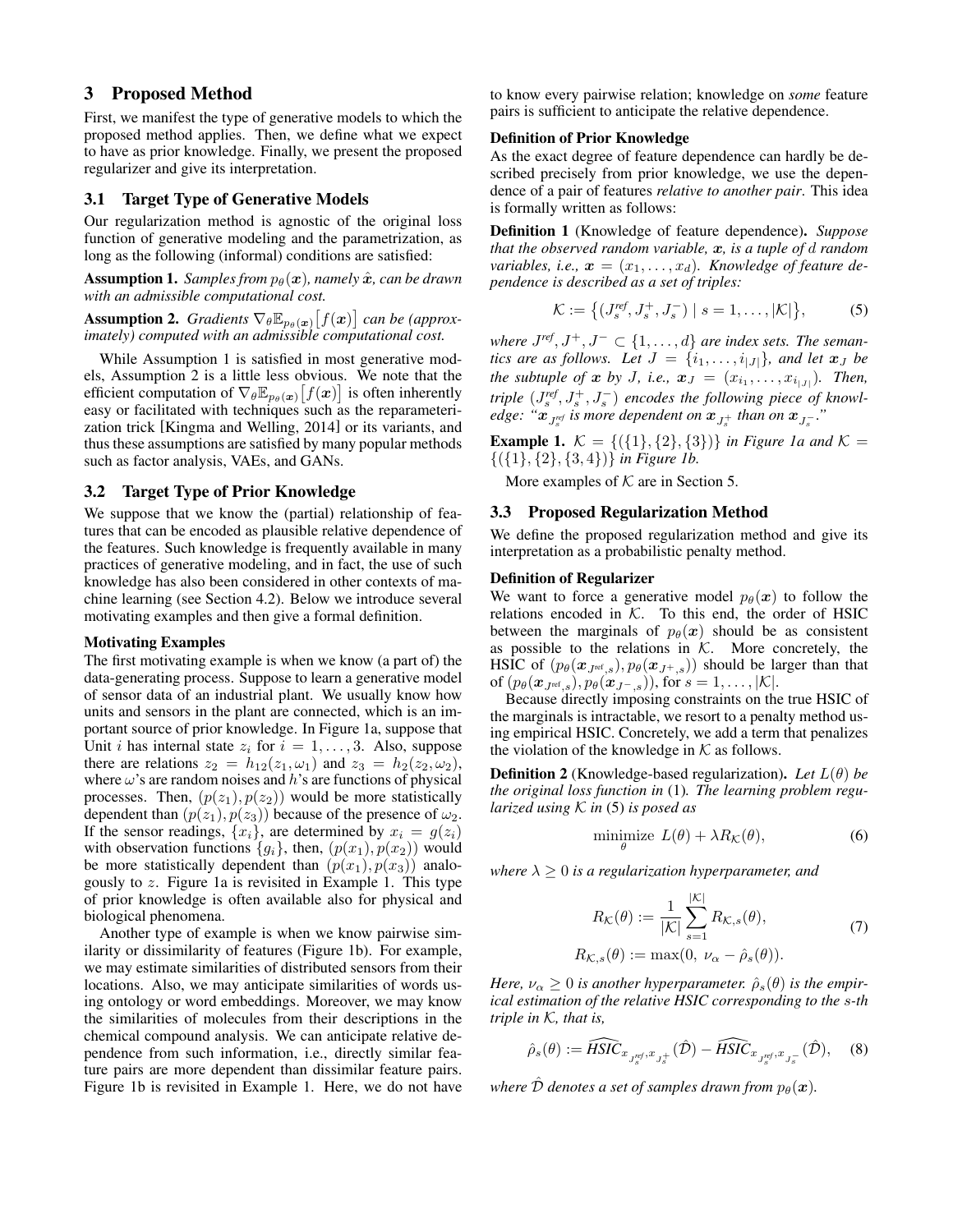#### Interpretation

By imposing the regularizer  $R_K$ , we expect that the hypothesis space to be explored is made smaller implicitly, which would result in better generalization capability. This is also supported by the following interpretation of the regularizer.

While  $R_K(\theta)$  depends on the *empirical* HSIC values, making (each summand of)  $R_{\mathcal{K}}(\theta)$  small can be interpreted as imposing "probabilistic" constraints on the order of the *true* HSIC values via a penalty method. Now let  $\rho_s$  denote the true value of  $\hat{\rho}_s$  (we omit argument  $\theta$  for simplicity), i.e.,

$$
\rho_s := \text{HSIC}(\mathcal{F}_{J_s^{\text{ref}}}, \mathcal{F}_{J_s^+}) - \text{HSIC}(\mathcal{F}_{J_s^{\text{ref}}}, \mathcal{F}_{J_s^-}), \qquad (9)
$$

where  $\mathcal{F}_J$  denotes a separable RKHS on the space of  $x_J$ . Moreover, consider a test with hypotheses:

$$
H_{s,0}
$$
:  $\rho_s \le 0$  and  $H_{s,1}$ :  $\rho_s > 0$ , (10)

for  $s = 1, \ldots, |\mathcal{K}|$ . On the test with  $H_{s,0}$  and  $H_{s,1}$ , the following proposition holds:

**Proposition 1.** *If*  $R_{K,s} = 0$  *is achieved, then the null hypothesis*  $H_{s,0}$  *can be rejected in favor of the alternative*  $H_{s,1}$  *with* p*-value* p<sup>s</sup> *upper bounded by*

<span id="page-3-0"></span>
$$
p_s \le 1 - \Phi(\nu_\alpha/\tau_s), \quad \exists \tau_s > 0. \tag{11}
$$

*Proof.* From [\(4\)](#page-1-3), we have  $p_s \leq 1 - \Phi(\hat{\rho}_s/\tau_s)$ , where

$$
\tau_s = (\sigma_{J_s^{\text{ref}}J_s^+}^2 + \sigma_{J_s^{\text{ref}}J_s^-}^2 - 2\sigma_{J_s^{\text{ref}}J_s^+J_s^{\text{ref}}J_s^-})^{1/2} > 0.
$$

Also, when  $R_{K,s} = 0$ , we have  $\hat{\rho}_s \ge \nu_\alpha$ . Consequently, as  $\Phi$ is monotonically increasing, we have [\(11\)](#page-3-0).  $\Box$ 

### Choice of Hyperparameters

The proposed regularizer has two hyperparameters,  $\lambda$  and  $\nu_{\alpha}$ . While  $\lambda$  is a standard regularization parameter that balances the loss and the regularizer,  $\nu_{\alpha}$  can be interpreted as follows. Now let  $\alpha := 1 - \Phi(\nu_{\alpha}/\tau_s)$  (i.e., the right-hand side of [\(11\)](#page-3-0)), which corresponds to the required significance of our probabilistic constraints. We can determine  $0 < \alpha < 1$  based on the plausibility of the prior knowledge, such as  $\alpha = 0.05$ or  $\alpha = 0.1$  (a smaller  $\alpha$  requires higher significance). Also,  $\tau_s$  can be estimated as it is defined with the variances of the asymptotic distribution of HSIC [\[Bounliphone](#page-5-0) *et al.*, 2015]. Hence, as  $\nu_{\alpha} = \tau_s \Phi^{-1}(1-\alpha)$ , we can roughly determine the value of  $\nu_{\alpha}$  that corresponds to a specific significance,  $\alpha$ . The need to tune  $\nu_{\alpha}$  (or  $\alpha$ ) remains, but the above interpretation is useful to determine the search range for  $\nu_{\alpha}$ .

### Optimization Method

From Assumptions [1](#page-2-2) and [2,](#page-2-3) the gradient of  $\hat{\rho}_s$  with regard to  $\theta$  can be computed with the backpropagation via the samples from  $p_{\theta}(\boldsymbol{x})$ , which are used to compute empirical HSIC. Hence, if the solution of the original optimization, [\(1\)](#page-1-4), is obtained via a gradient-based method, the regularized version, [\(6\)](#page-2-6), can also be solved using the same gradient-based method. The situation is especially simplified if the dataset is a set of *d*-dimensional vectors, i.e.,  $\mathcal{D} = \{x_i \in \mathbb{R}^d \mid i = 1, ..., n\}.$ In the optimization process, sample  $\hat{\mathcal{D}} = \{\hat{x}_i \in \mathbb{R}^d \mid i =$  $1, \ldots, m$  from  $p_{\theta}(x)$  being learned, and use them for computing the the regularization term in [\(7\)](#page-2-7) and their gradients.

## <span id="page-3-1"></span>Algorithm 1 Knowledge-regularized gradient method

**Input:** Data  $\mathcal{D} = \{x_i\}$ , knowledge  $\mathcal{K} = \{(J_s^{\text{ref}}, J_s^+, J_s^-)\},$ hyperparameters  $\lambda \geq 0$ ,  $\nu_{\alpha} \geq 0$ , sample size m

**Output:** A set of parameters  $\theta^*$  of  $p_\theta(\mathbf{x})$ 

- 1: initialize  $\theta$
- 2: repeat

3: draw  $\hat{\mathcal{D}} = \{\hat{\boldsymbol{x}}_i \in \mathbb{R}^d \mid i = 1, \dots, m\}$  from  $p_{\theta}(\boldsymbol{x})$ 4: for  $s = 1, \ldots, |\mathcal{K}|$  do 5:  $J_s \leftarrow J_s^{\text{ref}} \cup J_s^+ \cup J_s^-$ 6:  $\hat{\mathcal{D}}_s \leftarrow \{[\hat{\boldsymbol{x}}_i]_{J_s} \in \mathbb{R}^{|J_s|} \mid i = 1, \dots, m\}$  $\triangleright [\hat{x}_i]_J$  is the subvector of  $\hat{x}_i$  indexed by J 7: compute  $\partial \hat{\rho}_s / \partial \theta$  using  $\hat{\mathcal{D}}_s$ 8: end for 9: compute  $\partial R_{\mathcal{K}}/\partial \theta$  using  $\{\partial \hat{\rho}_s/\partial \theta \mid s = 1, \dots, |\mathcal{K}|\}$ 10: update  $\theta$  using  $\partial L/\partial \theta + \lambda \partial R_K/\partial \theta$ 

11: until convergence

Then, incorporate them into the original gradient-based updates. These procedures are summarized in Algorithm [1.](#page-3-1)

The computation of  $R_K$  requires  $O(m^2|\mathcal{K}|)$  operations in a naive implementation, where  $m$  is the number of samples drawn from  $p_{\theta}(\mathbf{x})$ . This will be burdensome for a very large  $|K|$ , which can be alleviated by carefully choosing  $J^{\text{ref}}$ 's so that the computed HSIC values can be reused for many times.

## 4 Related Work

### 4.1 Generative Modeling with Prior Knowledge

A perspective related to this work is model design based on prior knowledge. For example, the object-oriented Bayesian network language [\[Koller and Pfeffer, 1997\]](#page-6-3) helps graphical model designs when the structures behind data can be described in an object-oriented way. Such tools are useful when we can prepare prior knowledge enough for building a full model. However, it is not apparent how to utilize them when knowledge is only partially given, which is often the case in practice. In contrast, our method can exploit prior knowledge even if only a part of the structures is known in advance. Another related perspective is the structure learning of Bayesian networks with constraints from prior knowledge [\[Cussens](#page-6-12) *et al.*[, 2017;](#page-6-12) [Li and van Beek, 2018\]](#page-6-13).

Posterior regularization (PR) [\[Ganchev](#page-6-5) *et al.*, 2010; [Zhu](#page-6-6) *et al.*[, 2014;](#page-6-6) Mei *et al.*[, 2014;](#page-6-14) Hu *et al.*[, 2018\]](#page-6-15) is known as a framework for incorporating prior knowledge into probabilistic models. In fact, our method can be included in the most general class of PR, which was briefly mentioned in [Zhu *et al.*[, 2014\]](#page-6-6). However, practically, existing work [\[Ganchev](#page-6-5) *et al.*, 2010; Zhu *et al.*[, 2014;](#page-6-6) Mei *et al.*[, 2014;](#page-6-14) Hu *et al.*[, 2018\]](#page-6-15) only considered limited cases of PR, where constraints were written in terms of a linear monomial of expectation with regard to the target distribution. In contrast, our method tries to fulfill the constraints on statistical dependence, which needs more complex expressions.

The work by Lopez *et al.* [\[2018\]](#page-6-16) should be understood as a kind of technical complement of ours (and *vice versa*). While Lopez *et al.* [\[2018\]](#page-6-16) regularize the amortized inference of VAEs to make *independence of latent variables*, we regu-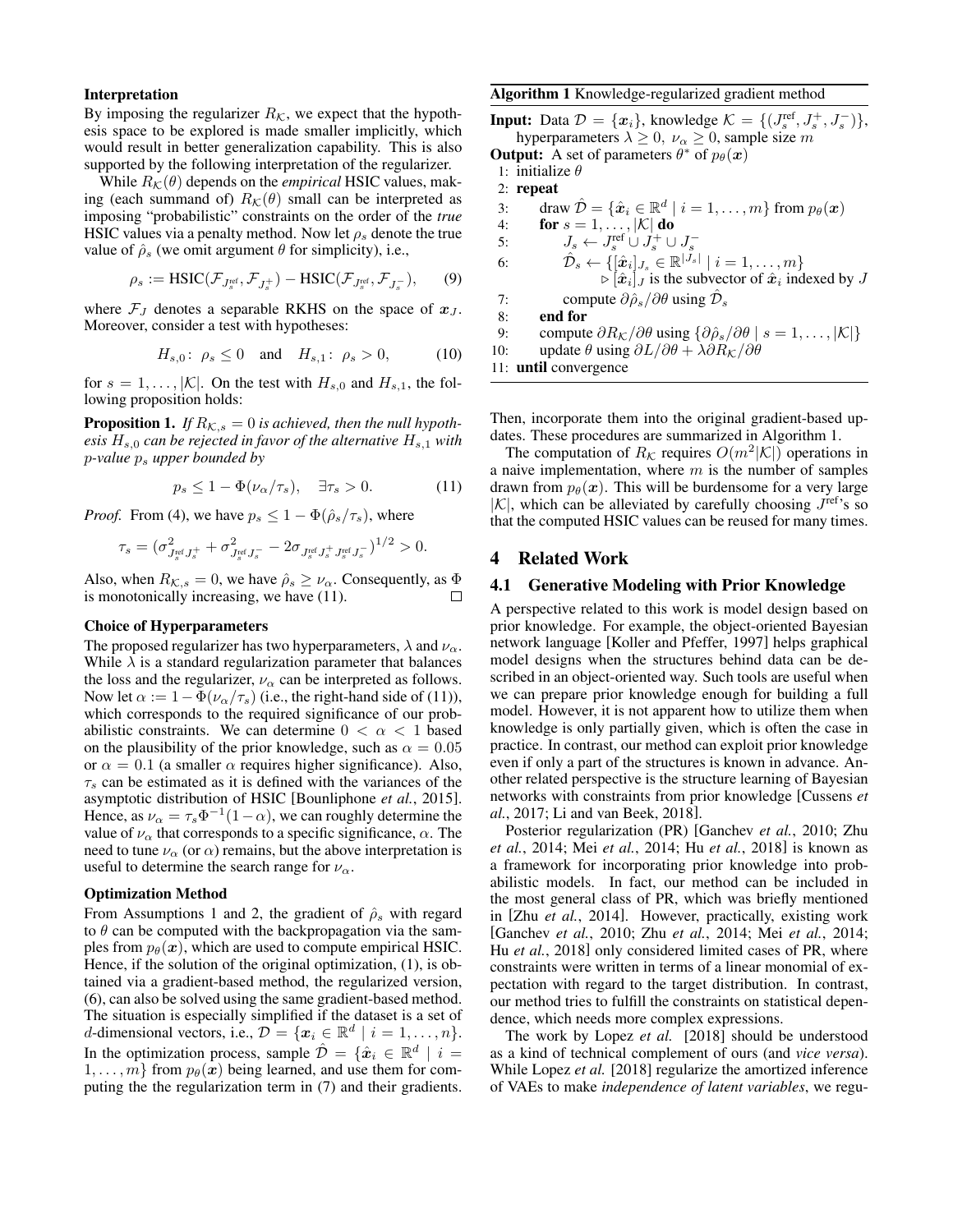

<span id="page-4-2"></span>

Figure 2: TOY dataset. Figure 3: CCMNIST dataset.

larize a general generative model itself to make *dependence of observed variables* compatible with prior knowledge. In other words, the former regularizes an encoder, whereas the latter regularizes a decoder. Moreover, our method is more flexible than [Lopez *et al.*[, 2018\]](#page-6-16) in terms of applicable type of knowledge; they considered only independence, but our method can incorporate both dependence and independence. Also, while Lopez *et al.* [\[2018\]](#page-6-16) discussed the method only for VAEs, our method applies to any generative models as long as the mild assumptions in Section [3.1](#page-2-8) are satisfied.

# <span id="page-4-0"></span>4.2 Knowledge of Feature Dependence

In fact, the use of knowledge of feature relation has been discussed in different or more specific contexts. In natural language processing, feature similarity is often available as the similarity between words. Xie *et al.* [Xie *et al.*[, 2015\]](#page-6-17) exploited correlations of words for topic modeling, and Liu *et al.* [Liu *et al.*[, 2015\]](#page-6-18) incorporated semantic similarity of words in learning word embeddings. These are somewhat related to generative modeling, but the scope of data and model is limited. Moreover, there are several pieces of research on utilizing feature similarity [\[Krupka and Tishby, 2007;](#page-6-19) [Li and Li, 2008;](#page-6-20) [Sandler](#page-6-21) *et al.*, 2009; Li *et al.*[, 2017;](#page-6-22) [Mollaysa](#page-6-23) *et al.*, 2017] for discriminative problems. Despite these interests, there have been surprisingly few studies on the use of such knowledge for generative modeling in general.

# <span id="page-4-1"></span>5 Experiments

### 5.1 Datasets and Prior Knowledge

We used the following four datasets, for which we can prepare plausible prior knowledge of feature relations.

Toy data. We created a cylinder-like toy dataset as exem-plified in Figure [2.](#page-4-2) On this dataset, we know that  $x_1$  and  $x_2$  are more statistically dependent than  $x_1$  and  $x_3$  are. This knowledge is expressed in the manner of [\(5\)](#page-2-5) as

$$
\mathcal{K}_{\text{Toy}} = \left\{ (J_1^{\text{ref}} = \{1\}, J_1^+ = \{2\}, J_1^- = \{3\}) \right\}.
$$

Constrained concatenated MNIST. We created a new dataset from MNIST, namely *constrained concatenated MNIST* (CCMNIST, examples in Figure [3\)](#page-4-2) as follows. Each image in this dataset was generated by vertically concatenating three MNIST images. Here, the concatenation is constrained so that the top and middle images have the same label, whereas the bottom image is independent of the top two. We created training and validation sets from MNIST's training dataset and a test set from MNIST's test dataset. On this dataset, we can anticipate that the top third and the middle third of each image are more dependent than the top and the

<span id="page-4-4"></span>

| $\dim(z)$ | $L2$ only | out-layer | proposed | dedicated decoder |
|-----------|-----------|-----------|----------|-------------------|
| 25        | 332(3.4)  | 331 (3.6) | 321(2.4) | 325(1.5)          |
| 50        | 326(3.3)  | 325(3.1)  | 312(2.6) | 301 $(4.3)$       |
| 100       | 332(2.9)  | 329(2.1)  | 317(2.0) | 305(5.9)          |
| 200       | 333(4.4)  | 333(3.2)  | 322(2.4) | 305(4.2)          |

Table 1: Test mean cross-entropy of VAEs on CCMNIST. Only the case of dim(MLP) =  $2^{10}$  is reported, and the other cases are similar.

bottom are. If each image is vectorized in a row-wise fashion as a 2352-dim vector, this knowledge is expressed as

$$
\mathcal{K}_{\text{ccMNIST}} = \left\{ (J_1^{\text{ref}} = \{1, ..., 784\}, J_1^+ = \{785, ..., 1568\}, \right.\n\quad\nJ_1^- = \{1569, ..., 2352\} )\}.
$$

Plant sensor data. We used a simulated sensor dataset (PLANT), which corresponds to the example in Figure [1a.](#page-1-0) The simulation is based on a real industrial chemical plant called the Tennessee Eastman process [\[Downs and Vogel,](#page-6-24) [1993\]](#page-6-24). In the plant, there are four major unit operations: reactor, vapor-liquid separator, recycle compressor, and product stripper. On each unit operation, sensors such as level sensors and thermometers are attached. We used readings of 22 sensors. On this dataset, we can anticipate the relative dependence between sets of sensors based on the process diagram of the Tennessee Eastman process [\[Downs and Vogel, 1993\]](#page-6-24). The knowledge set for this dataset ( $\mathcal{K}_{\text{Plant}}$ ) contains, e.g.,

$$
(J_1^{\text{ref}} = J_{\text{compression}}, J_1^+ = J_{\text{reactor}}, J_1^- = J_{\text{stripper}}), \dots
$$

where  $J_{\text{compression}}$  is the set of indices of sensors attached to the compressor, and so on. This is plausible because the reactor is directly connected to the compressor while the stripper is not. We prepared  $K_{\text{Plant}}$  comprising  $|K_{\text{Plant}}| = 12$  relations based on the structure of the plant [\[Downs and Vogel, 1993\]](#page-6-24).

Solar energy production data. We used the records of so-lar power production<sup>[1](#page-4-3)</sup> (SOLAR) of 137 solar power plants in Alabama in June 2006. The data of the first 20 days were used for training, the next five days were for validation, and the last five days were for test. This dataset corresponds to the example in Figure [1b](#page-1-1) because we can anticipate the dependence of features from the pairwise distances between the solar plants. We created a knowledge set  $K_{\text{Solar}}$  as follows; for the *i*-th plant ( $i = 1, \ldots, 137$ ), if the nearest plant is within 10 [km] and the distance to the second-nearest one is more than 12 [km], then add  $({i}, {j_i}, {k_i})$  to  $K_{\text{Solar}}$ , where  $j_i$ and  $k_i$  are the indices of the nearest and the second-nearest plants, respectively. This resulted in  $|K_{\text{Solar}}| = 31$ .

### 5.2 Settings

Models. We used factor analysis (FA, see also [\[Zhang,](#page-6-25) [2009\]](#page-6-25)), VAE, and GAN. We trained FA and VAEs on all datasets and GANs on the TOY dataset. For VAEs and GANs, encoders, decoders, and discriminators were modeled using multi-layer perceptrons (MLPs) with three hidden layers. Hereafter we denote the dimensionality of VAE/GAN's latent variable by  $\dim(z)$  and the dimensionality of MLP's hidden layer by  $\dim(\text{MLP})$ . We tried  $\dim(\text{MLP}) = 2^5, 2^6, \dots, 2^{10}$ and used several values of  $\dim(z)$  for the different datasets.

<span id="page-4-3"></span><sup>1</sup><www.nrel.gov/grid/solar-power-data.html>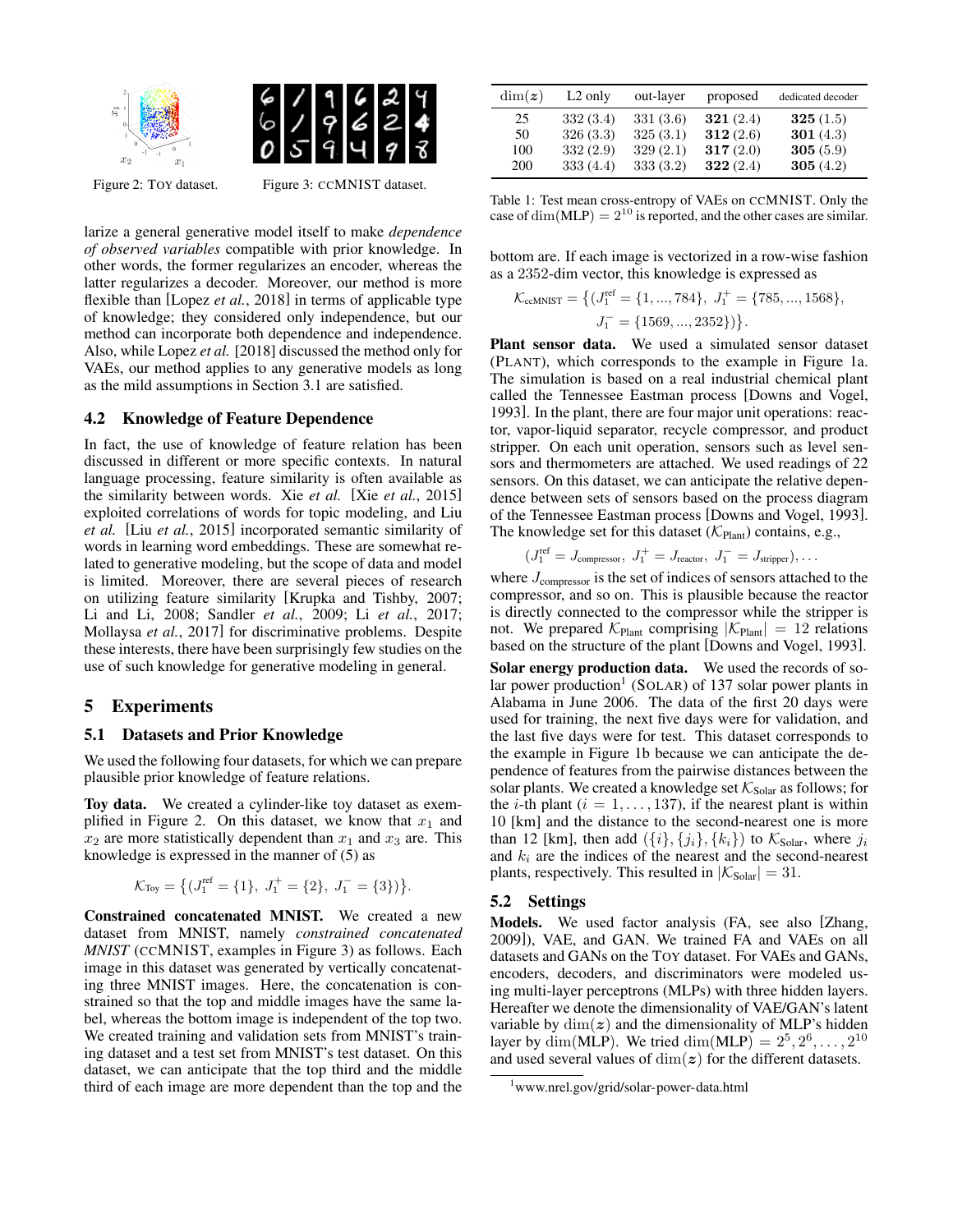<span id="page-5-1"></span>

| dataset                                                                                       | $\dim(z)$ | $L2$ only  | out-layer  | proposed   |  |  |
|-----------------------------------------------------------------------------------------------|-----------|------------|------------|------------|--|--|
| <b>TOY</b>                                                                                    | 4         | 0.76(0.15) | 0.41(.08)  | 0.41(.07)  |  |  |
|                                                                                               | 4         | 8.73(0.17) |            | 8.67(0.10) |  |  |
| <b>PLANT</b>                                                                                  | 7         | 8.21(.15)  |            | 8.06(.16)  |  |  |
|                                                                                               | 11        | 8.11(.23)  |            | 7.95(.17)  |  |  |
|                                                                                               | 4         | 4.51(.96)  | 4.32(0.46) | 2.57(.33)  |  |  |
| <b>SOLAR</b>                                                                                  | 13        | 3.22(.54)  | 3.15(0.47) | 1.97(.16)  |  |  |
|                                                                                               | 54        | 2.73(0.43) | 2.71(0.49) | 1.90(.16)  |  |  |
| Significant diff. from "L2 only" with <i>italic</i> : $p < .01$ or <b>bold</b> : $p < .001$ . |           |            |            |            |  |  |

Table 2: Test mean per-feature reconstruction errors by VAEs on the three datasets. Here only the cases of dim(MLP) =  $2^5$ ,  $2^6$ ,  $2^7$  (resp. for the three datasets) are reported. Other cases are similar.

Baselines. As the simplest baseline, we trained every model only with L2 regularization (i.e., weight decay). We tried another baseline, in which the weight of the last layer of decoder MLPs are regularized using  $K$ ; e.g., for  $K_{Toy}$  =  $\{\{1\},\{2\},\{3\}\}\$ , we used a regularization term

$$
R_{\mathcal{K}_{\text{toy}}}^{\text{out-layer}}:=\max(0,\;\epsilon+\|\boldsymbol{w}_1-\boldsymbol{w}_2\|_2^2-\|\boldsymbol{w}_1-\boldsymbol{w}_3\|_2^2),
$$

where  $w_i$  denotes the *i*-th row of the weight matrix of the last layer of the decoder MLP, and  $\epsilon$  was tuned in the same manner as  $\nu_{\alpha}$ . We refer to this baseline as "out-layer." It cannot be applied to the PLANT dataset because the feature sets in  $K_{\text{Plant}}$  do not have any one-to-one correspondences.

**Hyperparameters.** We computed HSIC with  $m = 128$  using Gaussian kernels with the bandwidth set by the median heuristics. No improvement was observed with  $m > 128$ . The hyperparameters were chosen based on the performance on the validation sets. The search was not intensive;  $\lambda$  was chosen from three candidate values that roughly adjust orders of L and  $R_K$ , and  $\nu_\alpha$  was chosen from .01 or .05.

# 5.3 Results

Below, the quantitative results are reported mainly with cross entropy (for CCMNIST) or reconstruction errors (for the others) as they are a universal performance criterion to examine the generalization capability. For VAEs, the significance of the improvement by the proposed method did not change even when we examined the ELBO values.

Evaluation by test set performance. The test set performance of VAEs are shown in Tables [1](#page-4-4) and [2.](#page-5-1) We can observe that, while the improvement by the out-layer baseline was quite marginal, the proposed regularization method resulted in significant improvement. The performance of FA slightly improved (details omitted due to space limitations).

Comparison to a dedicated model. We compared the performance of the proposed method to that of a model designed specifically for CCMNIST dataset (termed "dedicated"). The dedicated model uses an MLP designed in accordance with the prior knowledge that the top and the middle parts are from the same digit. The performance of the dedicated model is shown in the right-most column of Table [1.](#page-4-4) We can observe that the proposed method performed intermediately between the most general case (L2 only) and the dedicated model. As



<span id="page-5-2"></span>

Figure 4: Performance of VAEs learned on the SOLAR dataset with  $K_{\text{Solar}}$  of different sizes.

Figure 5: Samples from GAN: (*left*) w/o and (*right*) with the proposed method.

designing models meticulously is time-consuming and often even infeasible, the proposed method will be useful to give a trade-off between performance and a user's workload.

Effect of knowledge set size. Another interest lies in how the amount of provided prior knowledge affects the performance of the regularizer. We investigated this by changing the number of tuples in  $K_{\text{Solar}}$  used in learning VAEs. We prepared knowledge subsets by extracting some tuples from the original set  $K_{\text{Solar}}$ . When creating the subsets, tuples were chosen so that a larger subset contained all elements of the smaller ones. Figure [4](#page-5-2) shows the test set performances along with the subset size. The performance is improved with a larger knowledge set. For example, the difference between  $|K| = 6$  and  $|K| = 31$  is significant with  $p \approx .003$ .

Inspection of generated samples. We inspected the samples drawn from GANs trained on the TOY dataset. When the proposed regularizer was not applied, we often observed a phenomenon similar to "mode collapse" (see, e.g., [\[Metz](#page-6-26) *et al.*[, 2017\]](#page-6-26)) occurred as in the left-side plots of Figure [5.](#page-5-2) In contrast, the whole geometry of the TOY dataset was always captured successfully when the proposed regularizer was applied, as in the right-side plots of Figure [5.](#page-5-2)

Running time. For example, the time needed for training a VAE for 50 epochs on the CCMNIST dataset was 150 or 117 seconds, with or without the proposed method, respectively. As the complexity is linear in  $|\mathcal{K}|$ , this would not be prohibitive, while any speed-up techniques will be useful.

# 6 Conclusion

In this work, we developed a method for regularizing generative models using prior knowledge of feature dependence, which is frequently encountered in practice and has been studied in contexts other than generative modeling. The proposed regularizer can be incorporated in off-the-shelf learning methods of many generative models. The direct extension of the current method includes the use of higher-order dependence between multiple sets of features [\[Pfister](#page-6-27) *et al.*, 2017].

# Acknowledgments

This work was supported by JSPS KAKENHI Grant Numbers JP19K21550, JP18H06487, and JP18H03287.

# References

<span id="page-5-0"></span>[Bounliphone *et al.*, 2015] Wacha Bounliphone, Arthur Gretton, Arthur Tenenhaus, and Matthew B. Blaschko.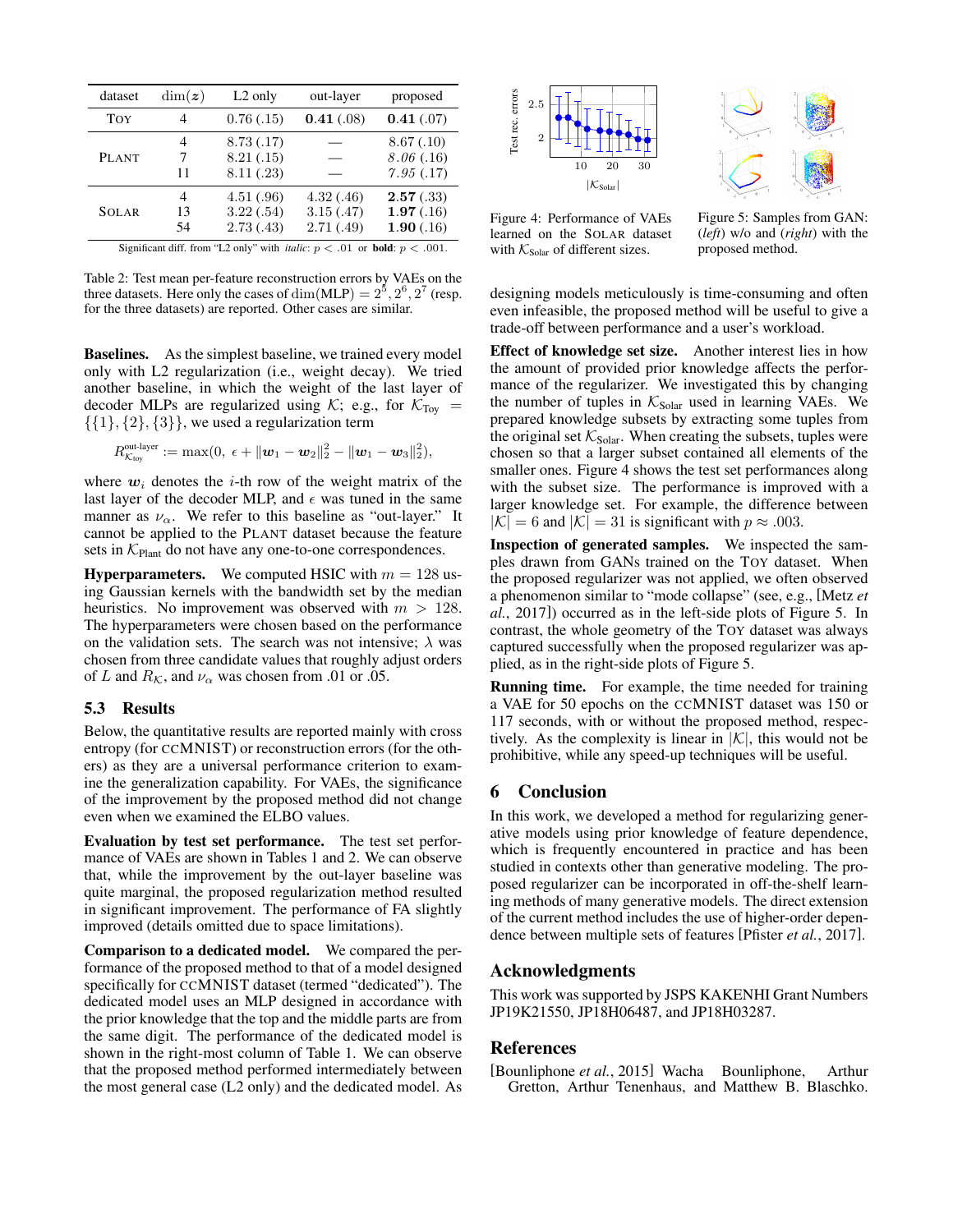A low variance consistent test of relative dependency. In *Proc. of the 32nd Int. Conf. on Machine Learning*, pages 20–29, 2015.

- <span id="page-6-12"></span>[Cussens *et al.*, 2017] James Cussens, Matti Järvisalo, Janne H. Korhonen, and Mark Bartlett. Bayesian network structure learning with integer programming: Polytopes, facets and complexity. *Journal of Artificial Intelligence Research*, 58:185–229, 2017.
- <span id="page-6-9"></span>[Dinh *et al.*, 2018] Laurent Dinh, Jascha Sohl-Dickstein, and Samy Bengio. Density estimation using real NVP. In *Proc. of the 6th Int. Conf. on Learning Representations*, 2018.
- <span id="page-6-24"></span>[Downs and Vogel, 1993] James J. Downs and Ernest F. Vogel. A plant-wide industrial process control problem. *Computers & Chemical Engineering*, 17(3):245–255, 1993.
- <span id="page-6-5"></span>[Ganchev et al., 2010] Kuzman Ganchev, João Graça, Jennifer Gillenwater, and Ben Taskar. Posterior regularization for structured latent variable models. *J. of Machine Learning Research*, 11:2001–2049, 2010.
- <span id="page-6-2"></span>[Goodfellow *et al.*, 2014] Ian Goodfellow, Jean Pouget-Abadie, Mehdi Mirza, Bing Xu, David Warde-Farley, Sherjil Ozair, Aaron Courville, and Yoshua Bengio. Generative adversarial nets. In *Advances in Neural Information Processing Systems 27*, pages 2672–2680, 2014.
- <span id="page-6-7"></span>[Gretton *et al.*, 2005] Arthur Gretton, Olivier Bousquet, Alex Smola, and Bernhard Schölkopf. Measuring statistical dependence with Hilbert–Schmidt norms. In *Algorithmic Learning Theory*, pages 63–77, 2005.
- <span id="page-6-15"></span>[Hu *et al.*, 2018] Zhiting Hu, Zichao Yang, Ruslan Salakhutdinov, Xiaodan Liang, Lianhui Qin, Haoye Dong, and Eric P. Xing. Deep generative models with learnable knowledge constraints. In *Advances in Neural Information Processing Systems 31*, 2018.
- <span id="page-6-4"></span>[Huang *et al.*, 2011] Junzhou Huang, Tong Zhang, and Dimitris Mataxas. Learning with structured sparsity. *J. of Machine Learning Research*, 12:3371–3412, 2011.
- <span id="page-6-1"></span>[Kingma and Welling, 2014] Diederik P. Kingma and Max Welling. Auto-encoding variational Bayes. In *Proc. of the 2nd Int. Conf. on Learning Representations*, 2014.
- <span id="page-6-0"></span>[Koller and Friedman, 2009] Daphne Koller and Nir Friedman. *Probabilistic Graphical Models: Principles and Techniques*. The MIT Press, 2009.
- <span id="page-6-3"></span>[Koller and Pfeffer, 1997] Daphne Koller and Avi Pfeffer. Object-oriented Bayesian networks. In *Proc. of the 13th Conf. on Uncertainty in Artificial Intelligence*, pages 302– 313, 1997.
- <span id="page-6-19"></span>[Krupka and Tishby, 2007] Eyal Krupka and Naftali Tishby. Incorporating prior knowledge on features into learning. In *Proc. of the 11th Int. Conf. on Artificial Intelligence and Statistics*, pages 227–234, 2007.
- <span id="page-6-20"></span>[Li and Li, 2008] Caiyan Li and Hongzhe Li. Networkconstrained regularization and variable selection for analysis of genomic data. *Bioinformatics*, 24(9):1175–1182, 2008.
- <span id="page-6-13"></span>[Li and van Beek, 2018] Andrew C Li and Peter van Beek. Bayesian network structure learning with side constraints. In *Proc. of the 9th Int. Conf. on Probabilistic Graphical Models*, pages 225–236, 2018.
- <span id="page-6-22"></span>[Li *et al.*, 2017] Yingming Li, Ming Yang, Zenglin Xu, and Zhongfei (Mark) Zhang. Learning with feature network and label network simultaneously. In *Proc. of the 31st AAAI Conf. on Artificial Intelligence*, pages 1410–1416, 2017.
- <span id="page-6-18"></span>[Liu *et al.*, 2015] Quan Liu, Hui Jiang, Si Wei, Zhen-Hua Ling, and Yu Hu. Learning semantic word embeddings based on ordinal knowledge constraints. In *Proc. of the 53rd Annual Meeting of the Association for Computational Linguistics and the 7th Int. Joint Conf. on Natural Language Processing*, pages 1501–1511, 2015.
- <span id="page-6-16"></span>[Lopez *et al.*, 2018] Romain Lopez, Jeffrey Regier, Michael I Jordan, and Nir Yosef. Information constraints on auto-encoding variational Bayes. In *Advances in Neural Information Processing Systems 31*, 2018.
- <span id="page-6-14"></span>[Mei *et al.*, 2014] Shike Mei, Jun Zhu, and Xiaojin Zhu. Robust RegBayes: Selectively incorporating first-order logic domain knowledge into Bayesian models. In *Proc. of the 31st Int. Conf. on Machine Learning*, pages 253–261, 2014.
- <span id="page-6-26"></span>[Metz et al., 2017] Luke Metz, Ben Poole, David Pfau, and Jascha Sohl-Dickstein. Unrolled generative adversarial networks. In *Proc. of the 5th Int. Conf. on Learning Representations*, 2017.
- <span id="page-6-23"></span>[Mollaysa *et al.*, 2017] Amina Mollaysa, Pablo Strasser, and Alexandros Kalousis. Regularising non-linear models using feature side-information. In *Proc. of the 34th Int. Conf. on Machine Learning*, pages 2508–2517, 2017.
- <span id="page-6-27"></span>[Pfister et al., 2017] Niklas Pfister, Peter Bühlmann, Bernhard Schölkopf, and Jonas Peters. Kernel-based tests for joint independence. *J. of the Royal Statistical Society: Series B*, 80(1):5–31, 2017.
- <span id="page-6-21"></span>[Sandler *et al.*, 2009] Ted Sandler, John Blitzer, Partha P. Talukdar, and Lyle H. Ungar. Regularized learning with networks of features. In *Advances in Neural Information Processing Systems 21*, pages 1401–1408, 2009.
- <span id="page-6-10"></span>[Song *et al.*, 2012] Le Song, Alex Smola, Arthur Gretton, Justin Bedo, and Karsten Borgwardt. Feature selection via dependence maximization. *J. of Machine Learning Research*, 13:1393–1434, 2012.
- <span id="page-6-8"></span>[van den Oord et al., 2016] Aäron van den Oord, Nal Kalchbrenner, and Koray Kavukcuoglu. Pixel recurrent neural networks. In *Proc. of the 33rd Int. Conf. on Machine Learning*, pages 1747–1756, 2016.
- <span id="page-6-17"></span>[Xie *et al.*, 2015] Pengtao Xie, Diyi Yang, and Eric Xing. Incorporating word correlation knowledge into topic modeling. In *Proc. of the 2015 Conf. of the North American Chapter of the Association for Computational Linguistics: Human Language Technologies*, pages 725–734, 2015.
- <span id="page-6-11"></span>[Zhang *et al.*, 2018] Qinyi Zhang, Sarah Filippi, Arthur Gretton, and Dino Sejdinovic. Large-scale kernel methods for independence testing. *Statistics and Computing*, 28(1):113–130, 2018.
- <span id="page-6-25"></span>[Zhang, 2009] Yi Zhang. Smart PCA. In *Proc. of the 21st Int. Joint Conf. on Artificial Intelligence*, pages 1351–1356, 2009.
- <span id="page-6-6"></span>[Zhu *et al.*, 2014] Jun Zhu, Ning Chen, and Eric P. Xing. Bayesian inference with posterior regularization and applications to infinite latent SVMs. *J. of Machine Learning Research*, 15:1799–1847, 2014.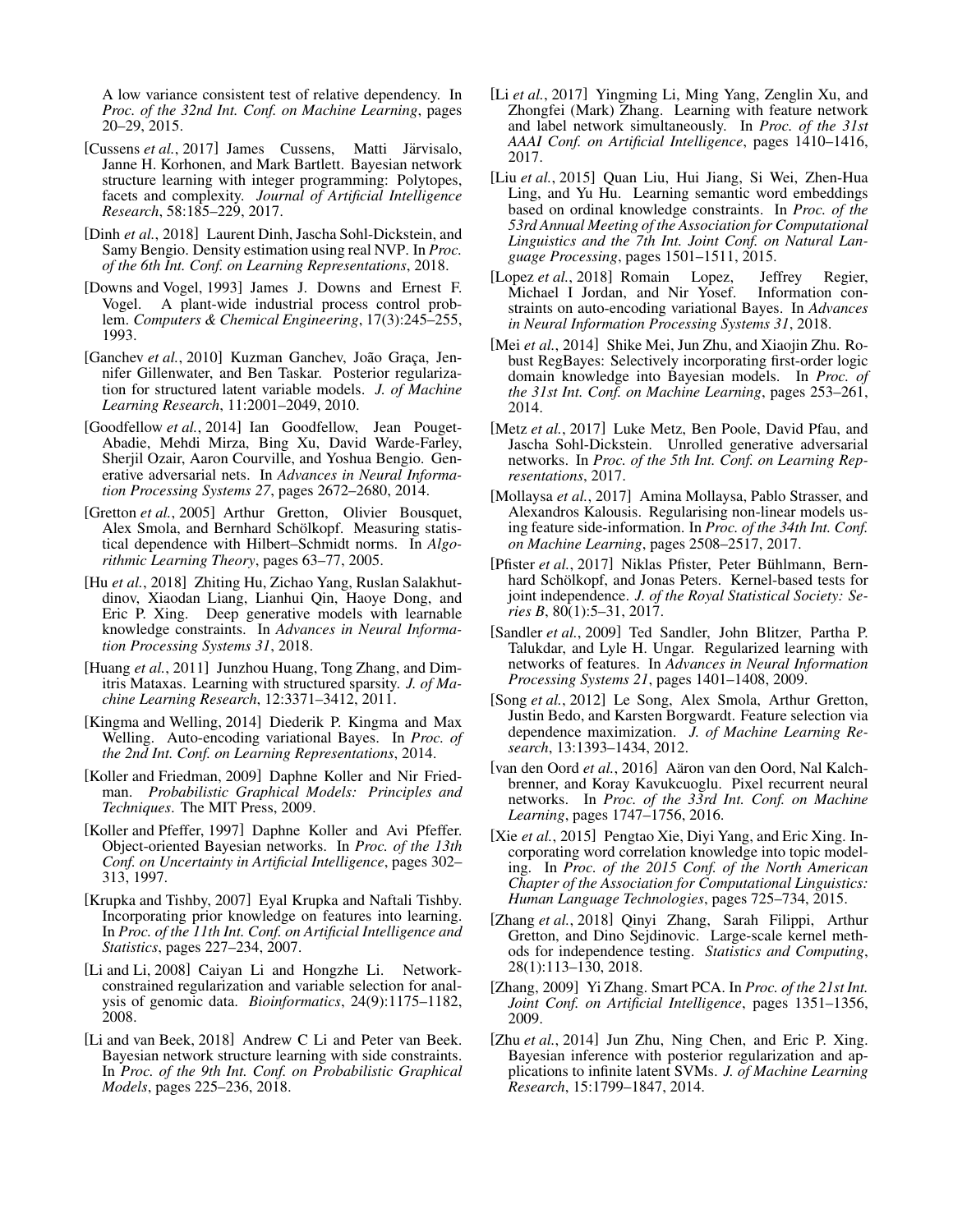# A Detailed settings of experiments

# A.1 Datasets and knowledge sets

## Toy data

In creating the TOY data, we generated 1,000 samples for a training set, 2,000 samples for a validation set, and another 2,000 samples for a test set.

### Concatenated MNIST

In creating the CCMNIST data, we generated a training set of size 20,000 and a validation set of size 10,000 from MNIST's training dataset and a test set of size 10,000 from MNIST's test dataset.

### Plant sensor data

Dataset We used the Tennessee Eastman (TE) process data available online<sup>[2](#page-7-0)</sup>, which were generated using teprob.  $f^3$  $f^3$ originally provided by the authors of [\[Downs and Vogel,](#page-6-24) [1993\]](#page-6-24). We downloaded d00.dat and d00\_te.dat, which contained the data generated with the normal operating condition, and created three sets from them. We used the whole d00.dat for a training set (size 500) and divided d00 te.dat into a validation set (size 400) and a test set (size 560). The original data consist of 12 manipulated variables and 41 process measurement variables. Within the process measurement variables, we used the measurements of the level sensors, flow rate sensors, thermometers, and manometers, which finally composed the 22-dimensional data. As preprocessing, we normalized the data using the values of average and standard deviation of each variable of the training set. Moreover, we added noise following  $\mathcal{N}(0, 10^{-4})$ .

Knowledge set Based on the sensor locations shown in the process diagram of the TE process [\[Downs and Vogel, 1993\]](#page-6-24), we classified each of the 22 variables into one of the following seven groups: Feed 1, Feed 2, Reactor, Vapor-liquid separator, Recycle compressor, Product stripper, and Purge. This grouping is built upon the unit structure of the TE process. The units are interconnected in the process as shown in Figure [6,](#page-8-0) according to which we designed the knowledge set,  $\mathcal{K}_{\text{Plant}}$ , as shown in the below of Figure [6.](#page-8-0)

## Solar

Dataset The SOLAR dataset was created from the data provided at the website of National Renewable Energy Labora-tory<sup>[4](#page-7-2)</sup>. We downloaded the set of csv files (al-pv-2006.zip) containing power production records of solar plants in Alabama state and concatenated the contents of the 137 files as the 137-dimensional dataset. We used the data of June 2006 because the seasonal variation seemed moderate in that period. We subsampled the original data (sampled every five minutes) by 1/3 and divided them into a training set (days 1– 20), a validation set (days 21–25), and a test set (days 26–30). Finally the size of each set is 1,920, 480, and 480, respectively. Because the data contain many zero values, we added

 $10^{-3}$  to the whole datasets and took natural logarithm, which resulted in the data valued approximately from −6 to 4. As preprocessing, we normalized the data using the values of average and standard deviation of each variable of the training set. Moreover, we added noise following  $\mathcal{N}(0, 10^{-4})$ .

Knowledge set Knowledge set was created following scheme presented in the main manuscript.

# A.2 Generative models

### Factor analysis model

In the factor analysis (FA) model we used, the observed variable,  $x \in \mathbb{R}^d$ , is modeled as

$$
x \approx Wz + \mu, \tag{12}
$$

where  $z \in \mathbb{R}^p$  ( $p \leq d$ ) is a latent variable, which is inferred by

$$
\tilde{z} = W^{\mathsf{T}}(x - \mu). \tag{13}
$$

The parameters,  $W$  and  $\mu$ , are learned by minimizing the following square loss:

$$
\|\bm{x} - \bm{W}\bm{W}^{\mathsf{T}}(\bm{x} - \bm{\mu}) - \bm{\mu}\|_{2}^{2}.
$$
 (14)

This model can be regarded as a linear autoencoder with the constrained encoder and encoder. Other detailed settings are described in Section [A.3.](#page-7-3)

#### Variational autoencoder

A variational autoencoder (VAE) [\[Kingma and Welling,](#page-6-1) [2014\]](#page-6-1) is learned via maximization of the evidence lower bound (ELBO):

$$
\text{ELBO} = \mathbb{E}_{q_{\phi_{\text{enc}}}}(\mathbf{z}|\mathbf{x})}[\log p_{\theta_{\text{dec}}}(\mathbf{x} \mid \mathbf{z})] - \text{KL}(q_{\phi_{\text{enc}}}(\mathbf{z} \mid \mathbf{x}) \parallel p_{\theta_{\text{dec}}}(\mathbf{x} \mid \mathbf{z})), \quad (15)
$$

where  $p_{\theta_{\text{dec}}}(\boldsymbol{x} \mid \boldsymbol{z})$  and  $q_{\phi_{\text{enc}}}(\boldsymbol{z} \mid \boldsymbol{x})$  are a decoder and an encoder having sets of parameters,  $\theta_{\text{dec}}$  and  $\phi_{\text{enc}}$ , respectively. We modeled the encoder and the decoder using multi-layer perceptrons (MLPs) in every experiment. Other detailed settings are described in Section [A.3.](#page-7-3)

## Generative adversarial network

A generative adversarial network (GAN) [\[Goodfellow](#page-6-2) *et al.*, [2014\]](#page-6-2) is learned via minimization of the following crossentropy loss:

$$
\log D_{\phi_D}(\boldsymbol{x}) + \log \left(1 - D_{\phi_D}(G_{\theta_G}(\boldsymbol{z}))\right), \qquad (16)
$$

where  $G_{\theta_{\rm G}}$  and  $D_{\phi_{\rm D}}$  are a generator and a discriminator with having sets of parameters,  $\theta_G$  and  $\phi_D$ , respectively. In GANs, the generator generates fake samples while the discriminator tries to distinguish the fake and the real data. We modeled the generator and the discriminator using MLPs. Other detailed settings are described in Section [A.3.](#page-7-3)

## <span id="page-7-3"></span>A.3 Experimental settings

For settings that are not described below, we used the default values of PyTorch 0.4.1.

<span id="page-7-0"></span><sup>&</sup>lt;sup>2</sup> <github.com/camaramm/tennessee-eastman-profBraatz> [retrieved 30 December 2018].

<span id="page-7-1"></span><sup>&</sup>lt;sup>3</sup>The code and the related materials are also archived online at [depts.washington.edu/control/LARRY/TE/download.html.](depts.washington.edu/control/LARRY/TE/download.html)

<span id="page-7-2"></span><sup>4</sup><www.nrel.gov/grid/solar-power-data.html> [retrieved 9 January 2019].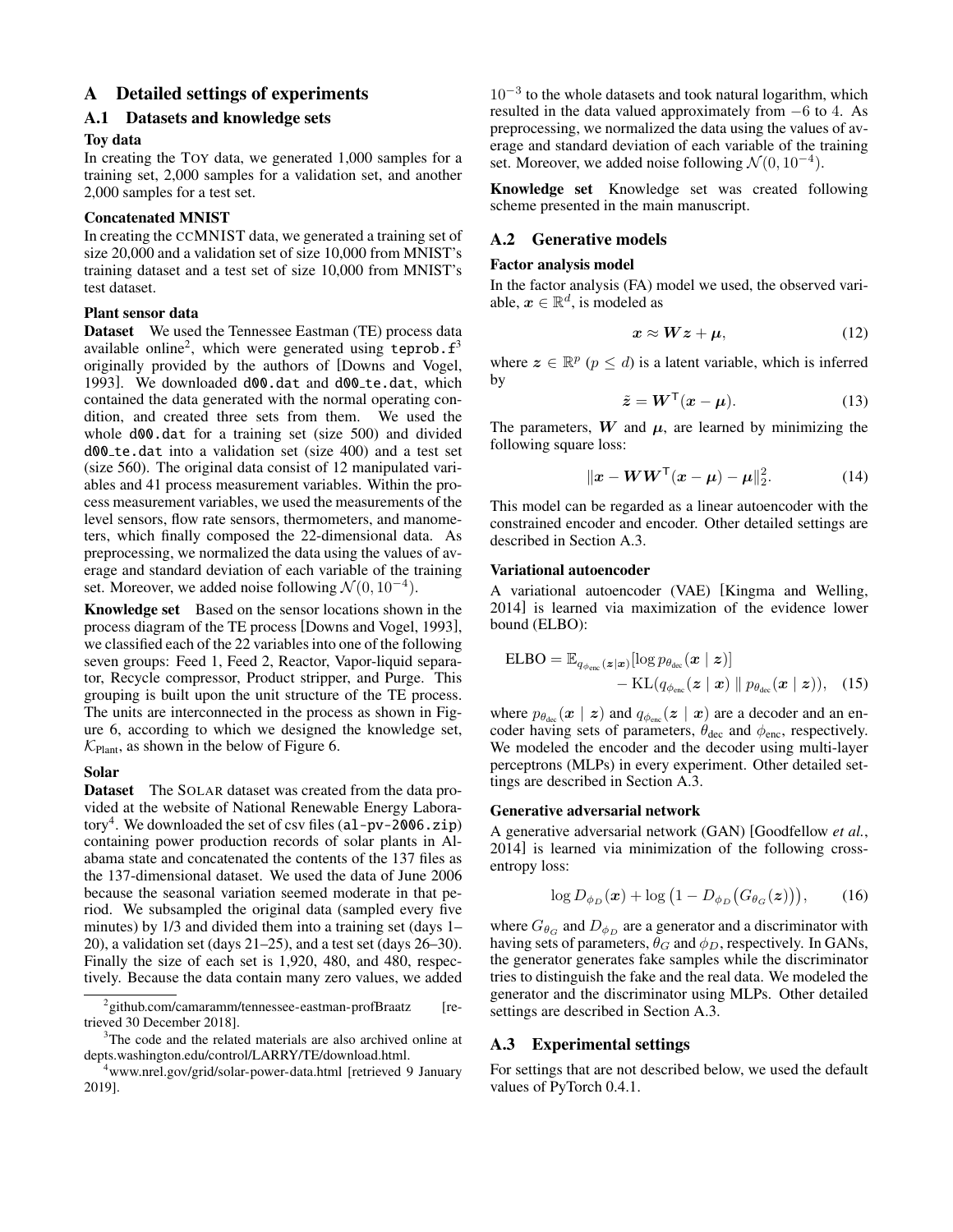<span id="page-8-0"></span>

Figure 6: Diagram of the units in the TE process drawn by the authors referring to the original one. The numbers below the unit names are the sensor indices corresponding to each unit. The grouping of the sensors is by the authors of this manuscript and not necessarily complete nor general. Correspondingly, the following knowledge set was used in the experiments.

$$
\mathcal{K}_{\text{Solar}} = \left\{ (J_{\text{Reactor}}, J_{\text{Separator}}, J_{\text{Feed2}}), (J_{\text{Reactor}}, J_{\text{Separator}}, J_{\text{Purge}}), (J_{\text{Separator}}, J_{\text{Stripper}}, J_{\text{Feed1}}), (J_{\text{Separator}}, J_{\text{Stripper}}, J_{\text{Feed2}}), (J_{\text{Separator}}, J_{\text{Compressor}}, J_{\text{Feed2}}), (J_{\text{Compressor}}, J_{\text{Feed2}}), (J_{\text{Compressor}}, J_{\text{Reed2}}, J_{\text{Reactor}}, J_{\text{Feed2}}), (J_{\text{Compressor}}, J_{\text{Reactor}}, J_{\text{Stripper}}), (J_{\text{Stripper}}, J_{\text{Reactor}}, J_{\text{Feed1}}), (J_{\text{Stripper}}, J_{\text{Reactor}}, J_{\text{Feed2}}), (J_{\text{Stripper}}, J_{\text{Reactor}}, J_{\text{Conpressor}}) \right\},
$$

where

$$
J_{\text{Feed1}} = \{1, 2, 3\}, \quad J_{\text{Feed2}} = \{4\}, \quad J_{\text{Reactor}} = \{5, 6, 7, 8, 9, 21\}, \quad J_{\text{Separator}} = \{11, 12, 13, 14, 22\}, \quad J_{\text{Stipper}} = \{15, 16, 17, 18, 19\}, \quad J_{\text{Compressor}} = \{20\}, \quad \text{and} \quad J_{\text{Purge}} = \{10\}.
$$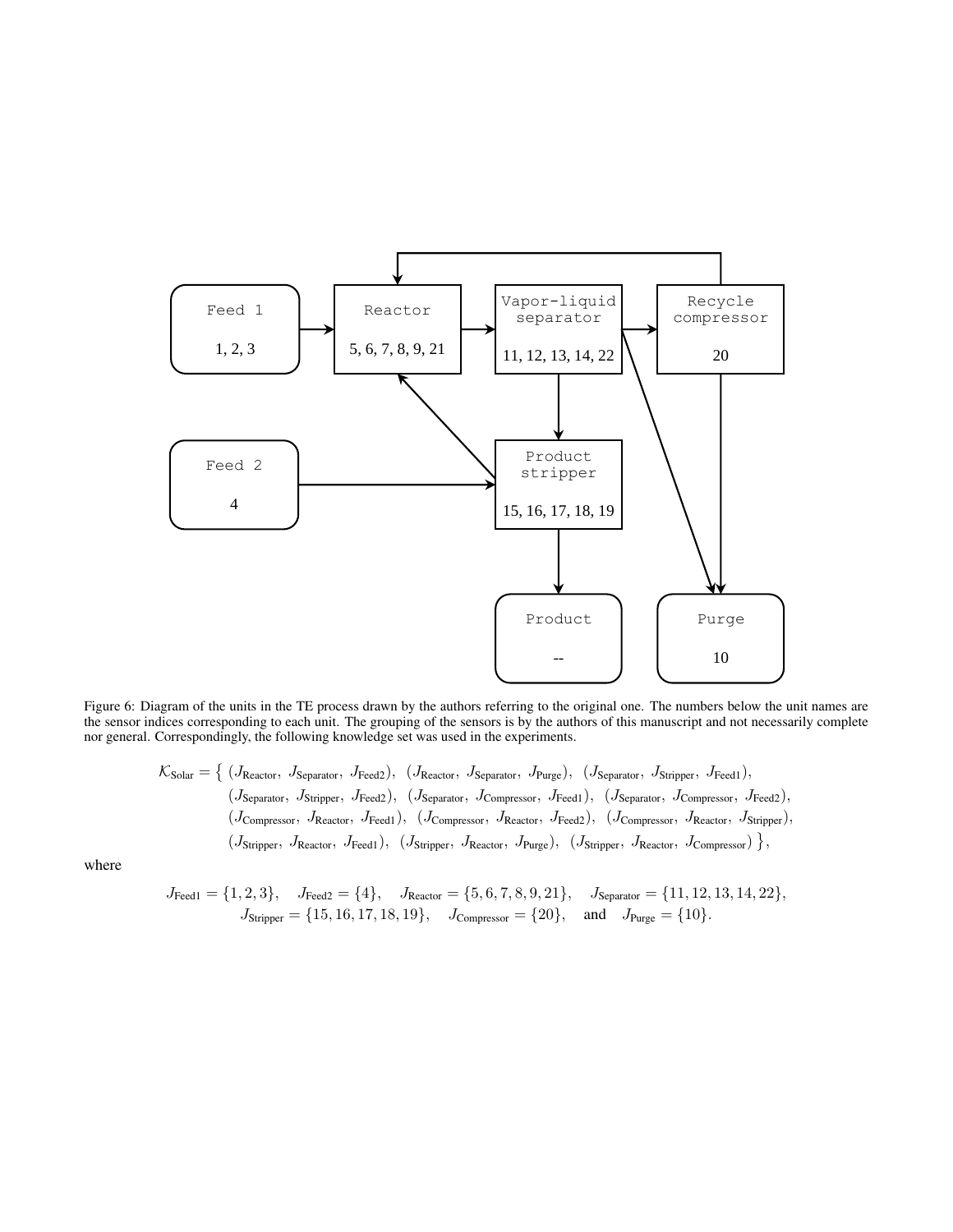

Figure 7: Architectures of (a) the decoder modeled by a general fully-connected MLP and (b) the decoder specially designed for CCMNIST dataset. In both diagrams,  $z$  is the latent variable of VAE, h's are the hidden layers of the decoder, and x denotes the observed variable. The solid arrows represent affine transformation followed by the ReLU function, and the dashed arrows represent affine transformation.

#### Hyperparameter tuning

The hyperparameters of the proposed method were chosen in accordance with the validation set performance. The set of candidates for  $\nu_{\alpha}$  was just {.01, .05} for every experiment. The sets of candidates for  $\lambda$  are shown in Table [3.](#page-10-0) The candidate values of  $\lambda$  were set so that the orders of the original loss function and the regularizer were roughly adjusted.

### Architectures

The encoder / decoder of VAEs and the generator / discriminator of GANs were modeled using MLPs. Each MLP has fully-connected three hidden layers, each of which has the same number of units. The dimensionality of  $z$  and the number of units of MLP's hidden layers are summarized in Ta-ble [4.](#page-10-0) The dimensionality of  $z$  was determined basically in accordance with the cumulative contributing rates (i.e., explained variance) of PCA on the PLANT and SOLAR datasets. As for the PLANT dataset, 4 principal components (PCs) explain 99% variance, 7 PCs explain 99.9%, and 11 PCs explain 99.99%; analogously for the SOLAR dataset.

For the MLPs, we used ReLU as the activation function except for the VAE on the SOLAR dataset. For the VAE on the SOLAR dataset, we used tanh.

In the experiment of VAE on the CCMNIST dataset, for a reference of performance, we also tried a dedicated decoder architecture. In the dedicated decoder, the latent variable,  $z$ , was divided into four parts as  $\boldsymbol{z} = [z_1^\mathsf{T} \ z_2^\mathsf{T} \ z_3^\mathsf{T} \ z_4^\mathsf{T}]^\mathsf{T}$ . Then, the top third of each image is modeled only with  $z_1$  and  $z_2$ , the middle third is with  $z_1$  and  $z_3$ , and the bottom third is with  $z<sub>4</sub>$ . The detail of the dedicated decoder is shown in Figure [7b.](#page-9-0) This dedicated structure reflects the fact that the top and the middle parts of the images are from the same digit while the bottom is independent from the top two.

## **Optimization**

Every optimization was done using Adam optimizer.  $\alpha$ , one of the parameters of Adam, was basically 0.001 with a few exception; we used  $\alpha = 0.0005$  for learning the FA model on the PLANT dataset and for the GAN on the TOY dataset. Also, we used  $\beta_1 = 0.5$  for GANs and  $\beta_1 = 0.9$  otherwise.

# B Detailed experimental results

# B.1 Computational speed

We examined the computational time of training VAEs (using a Tesla V100 and the implementation based on PyTorch) <span id="page-9-0"></span>with and without the proposed regularization. We show the runtime of training VAE on the CCMNIST dataset in Table [5](#page-10-0) and the SOLAR dataset in Table [6.](#page-10-0) The settings are respectively from Sections 5.3.1 and 5.3.3. In both tables, the averages over 10 trials are shown. In summary, training with the proposed regularizer is not prohibitively slow compared to the case without the regularizer ( $q = 0$  in Table [5](#page-10-0) and  $|K| = 0$  in Table [6\)](#page-10-0). Also, the runtime is not so sensitive to  $q > 0$  and admissible for a middle-sized knowledge set.

### B.2 Evaluation by test set performance

In Tables [7, 8,](#page-11-0) and [9,](#page-11-0) we present the full version of the experimental results introduced in the main manuscript.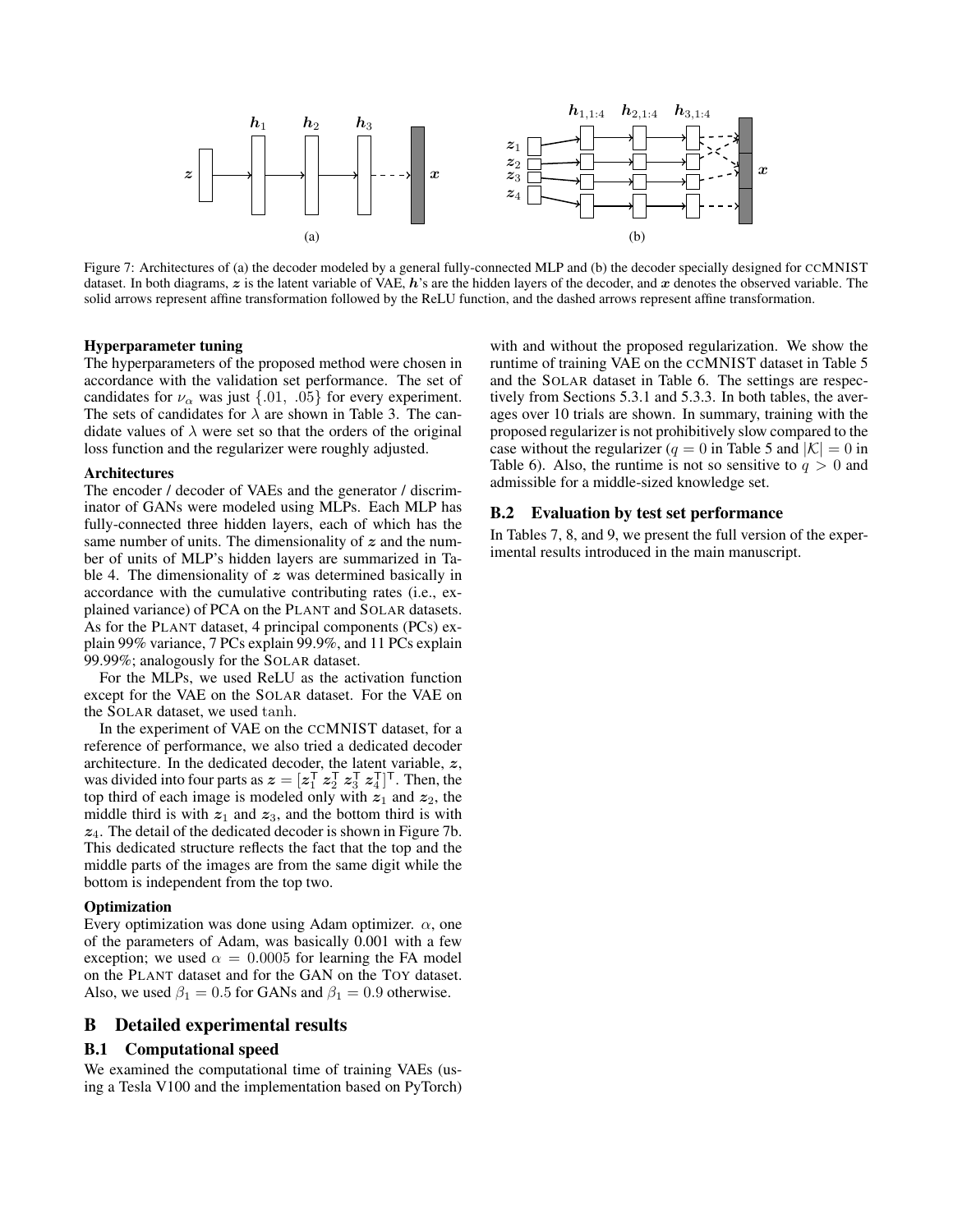| Model      | <b>Dataset</b>                                               | Candidates for $\lambda$                                                                                                                                                 |
|------------|--------------------------------------------------------------|--------------------------------------------------------------------------------------------------------------------------------------------------------------------------|
| FA         | <b>CCMNIST</b><br><b>PLANT</b><br><b>SOLAR</b>               | $5 \times 10^3$ , $10^4$ , or $2 \times 10^4$<br>$2.5 \times 10^4$ , $5 \times 10^4$ , or $10^5$<br>$5 \times 10^4$ , $10^5$ , or $2 \times 10^5$                        |
| <b>VAE</b> | <b>TOY</b><br><b>CCMNIST</b><br><b>PLANT</b><br><b>SOLAR</b> | 250, 500, or 1000<br>$5 \times 10^3$ , $10^4$ , or $2 \times 10^4$<br>$2.5 \times 10^4$ , $5 \times 10^4$ , or $10^5$<br>$2.5 \times 10^5$ , $5 \times 10^5$ , or $10^6$ |

<span id="page-10-0"></span>Table 3: Sets of candidates for hyperparameter  $\lambda$ , from which  $\lambda$  was chosen by validation performance.

Table 4: Settings of dimensionality of  $z$  and MLP's hidden layers used in the experiments.

| Model      | Dataset        | $\dim(z)$        | dim(MLP)        |
|------------|----------------|------------------|-----------------|
|            | <b>CCMNIST</b> | 200, 800         |                 |
| FA         | <b>PLANT</b>   | 7, 11            |                 |
|            | <b>SOLAR</b>   | 13, 54           |                 |
| VAE        | TOY            |                  | 32              |
|            | <b>CCMNIST</b> | 25, 50, 100, 200 | 512, 1024, 2048 |
|            | <b>PLANT</b>   | 4, 7, 11         | 32, 64, 128     |
|            | <b>SOLAR</b>   | 4, 13, 54        | 128, 256, 512   |
| <b>GAN</b> | TOY            |                  | 32              |

Table 5: Runtime of training VAE on the CCMNIST for 50 epochs and the test performance.

Table 6: Runtime of training VAE on the SOLAR for 100 epochs.

| a                                             | Runtime [sec]                   | Test negative ELBO                                                                                                   | $\cal K$                                   | Runtime [sec]                                |
|-----------------------------------------------|---------------------------------|----------------------------------------------------------------------------------------------------------------------|--------------------------------------------|----------------------------------------------|
| $0$ (without reg.)<br>64<br>128<br>256<br>512 | 117<br>148<br>150<br>154<br>161 | $3.71 \times 10^{2}$<br>$3.64 \times 10^{2}$<br>$3.63 \times 10^{2}$<br>$3.62 \times 10^{2}$<br>$3.62 \times 10^{2}$ | $0$ (without reg.)<br>12<br>19<br>25<br>31 | 13.0<br>21.2<br>29.0<br>38.0<br>46.1<br>53.8 |